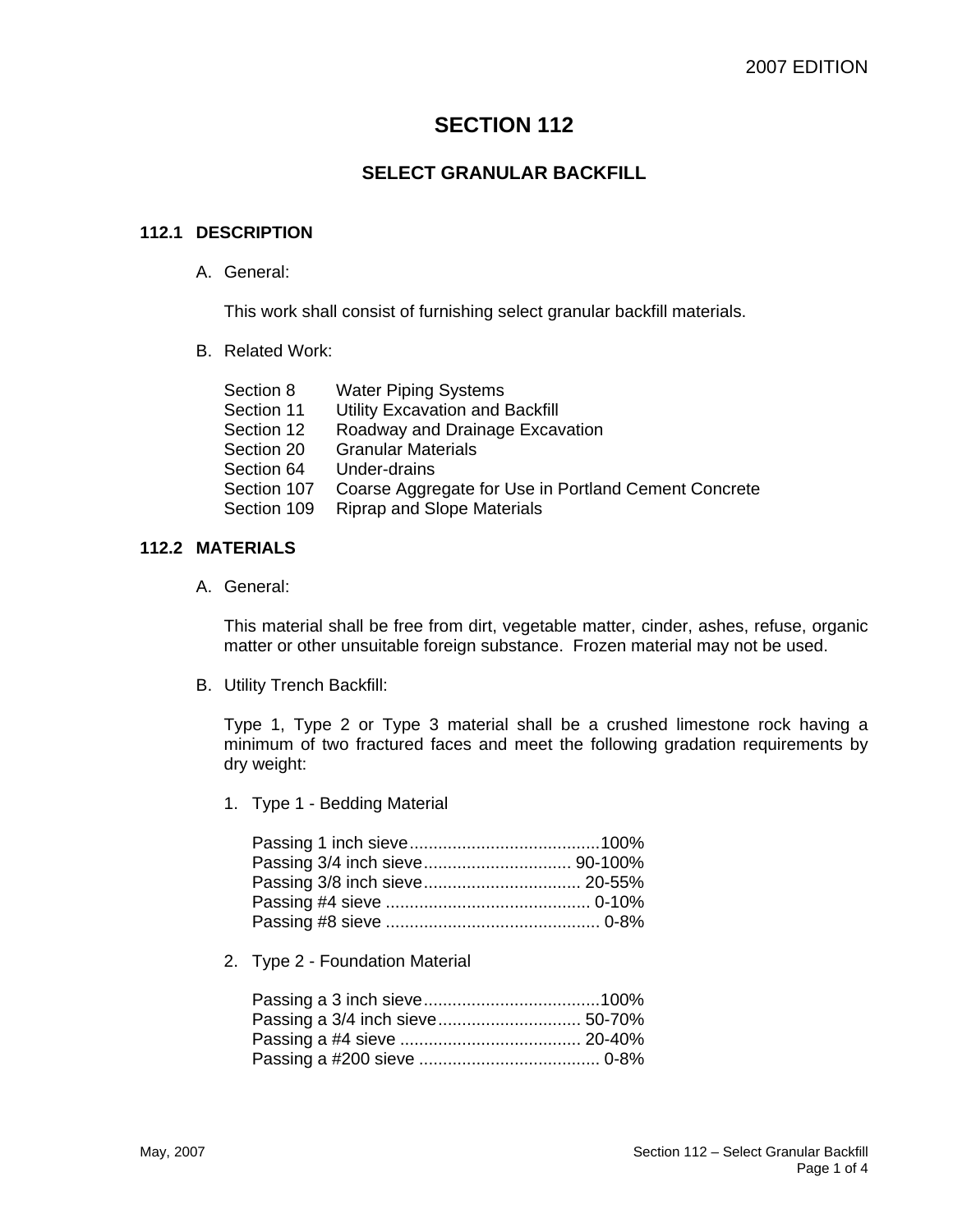3. Type 3 - Foundation Material

C. Roadway Backfill and Utility Trench Special Foundation Material:

Roadway foundation backfill and utility trench special foundation backfill for stabilization of sub grade shall be a crushed rock with a minimum of two fractured faces and shall meet the following gradations:

1. Type 4 - Foundation Material

2. Stabilization Rock

Shall be further classified as follows:

| Class I   | <b>Stabilization Rock</b> |
|-----------|---------------------------|
| Class II  | <b>Stabilization Rock</b> |
| Class III | <b>Stabilization Rock</b> |
| Class IV  | <b>Stabilization Rock</b> |
| Class V   | <b>Stabilization Rock</b> |

Each class of stabilization rock above shall meet the same corresponding Class I-V gradation requirements as riprap in Section 109. Stabilization rock shall be a crushed rock with a minimum of two fractured faces.

- D. Under drain Pipe Trench Backfill Material:
	- 1. Rock used as backfill around under-drains shall be clean, washed and sound materials free of excess fines and deleterious materials as specified herein.
	- 2. Rock used as backfill for under-drains or edge-drains shall be Type 1 Bedding Material. Rounded river rock meeting the Type 1 Bedding Material gradation shall be acceptable for installations located behind the curb. Installations located under or in front or the curb and gutter shall be a crushed rock with a minimum of two fractured faces.
- E. Los Angeles Abrasion:

Abrasion loss shall not exceed 40 percent.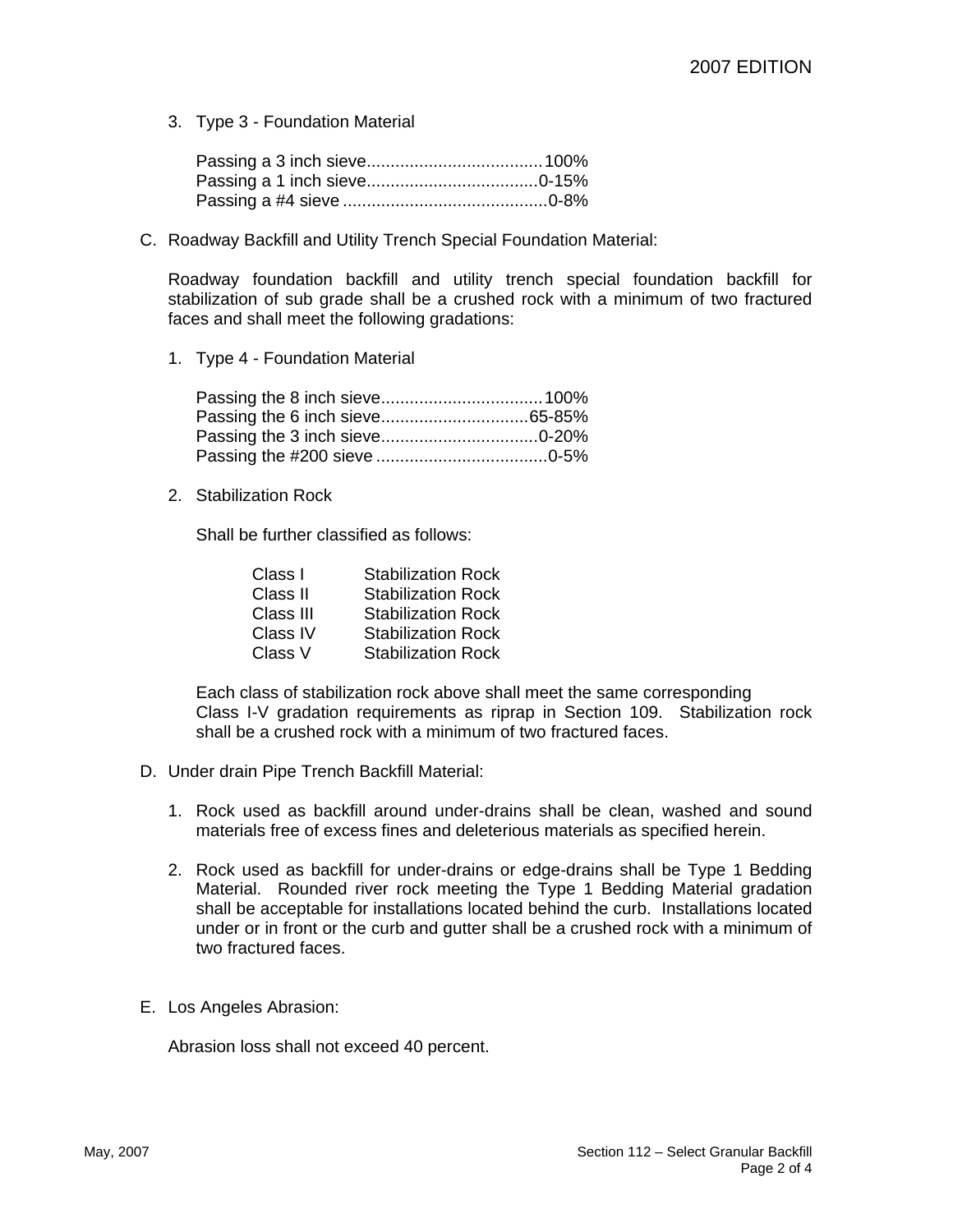F. Sampling and Testing:

#### **112.3 METHOD OF MEASUREMENT**

Measurement for Select Granular Backfill materials, except as further defined below, shall be to the nearest 0.1 ton based on the total weight of the material furnished and installed as determined from valid weigh tickets.

Type 1. Bedding material for water and sewer pipe installations as described in sections 8, 9, and 11 shall be considered as incidental to the pipe being installed. The Contractor and Engineer shall, on a daily basis, quantify the amount of type 1 bedding material installed along with the corresponding quantity of water and/or sewer pipe. The Contractor shall submit, daily to the Engineer, weigh tickets for type 1 bedding material. The weigh tickets shall clearly state "Type 1 bedding material, incidental." All stockpiled Type 1 bedding material used for water and sewer pipe installation shall be clearly identified on the project.

Type 1 bedding material used as foundation material or for uses other than bedding for water and sewer pipe shall be measured in accordance with the provisions above and shall be measured to the nearest 0.1 ton.

Under-drain Pipe Trench Backfill material shall be measured in accordance with Specification Section 64.4.

### **112.4 BASIS OF PAYMENT**

Payment for Select Granular Backfill materials, except as further defined below, shall be made under the appropriate bid item for the material furnished and installed. Payment for select granular backfill materials shall include all associated costs of excavation and disposal of excavated materials, unless otherwise called for in the drawings or detailed specifications.

Type 1 bedding material for water and sewer piping installations as described in specification sections 8, 9, and 11 shall be considered incidental to the pipe being installed. All associated costs of excavation and disposal of excavated material shall be considered incidental to the pipe installation, unless called for otherwise in the drawings and detailed specifications.

Type 1 bedding material used as foundation material or for a purpose other than pipe bedding shall be paid for in accordance with the provisions above and under the appropriate bid item.